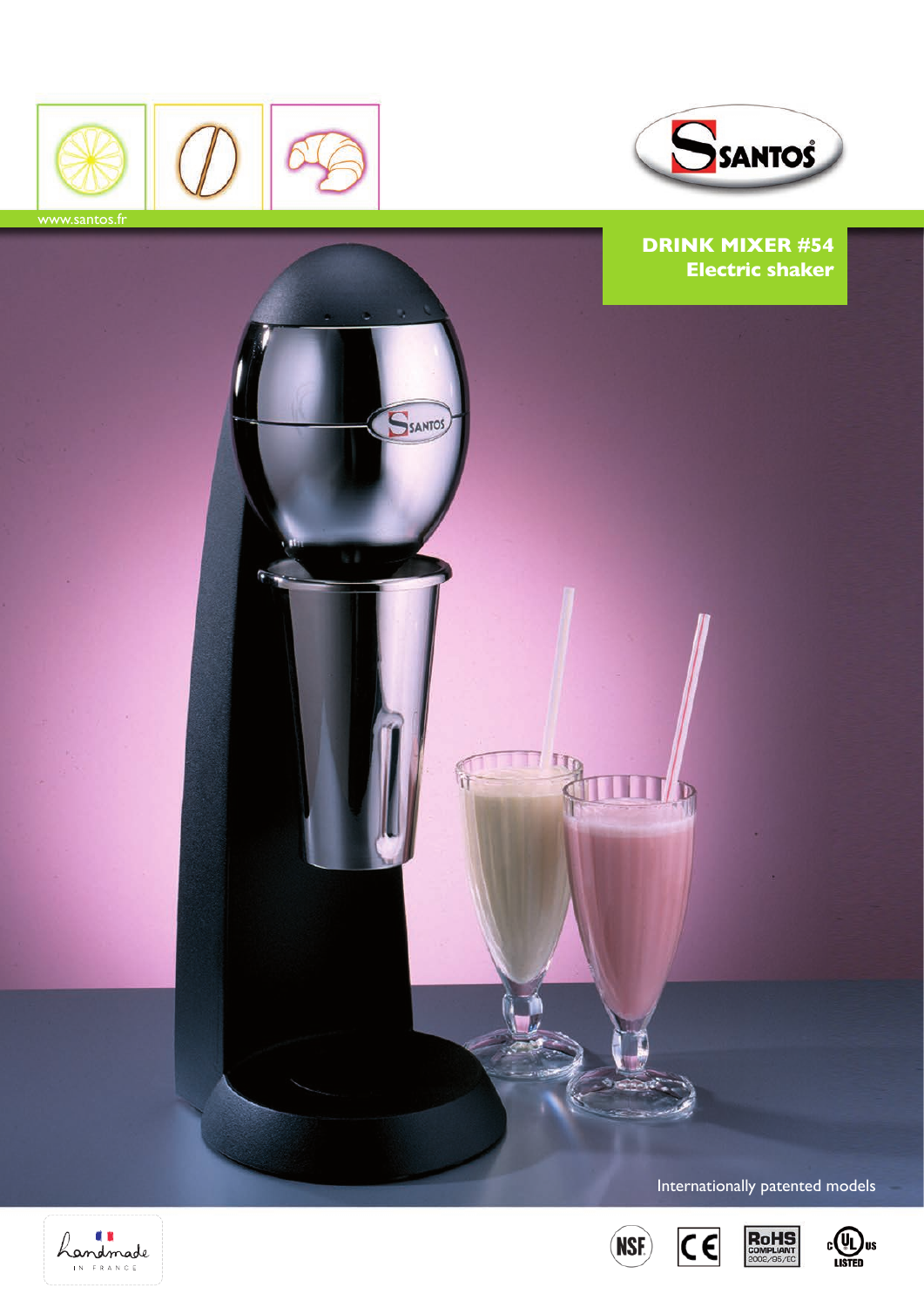

# **Drink mixer #54**

**VIDEO**

# **The ideal drink mixer…**

The drink mixer #54 is the ideal equipment to make milk shakes, cappuccino cream, smoothies, ice cream drinks...

This drink mixer is a long lasting equipment for **professional users** with:

- A **speed variation** from 8000 to 16000rpm
- A heavy duty and **silent motor**
- Automatic motor activation with **bowl detection**

#### **It is provided with:**

- **• 2 bowls** (0.675L/24fl oz): 1 stainless steel bowl and 1 plastic bowl
- **• 3 removable agitators** (by simple screwing  /unscrewing on the spindle):
	- » 1 universal spherical agitator for all beverages
	- » 1 rubber agitator for creamy beverages
	- » 1 winged deep agitator for frozen coffee

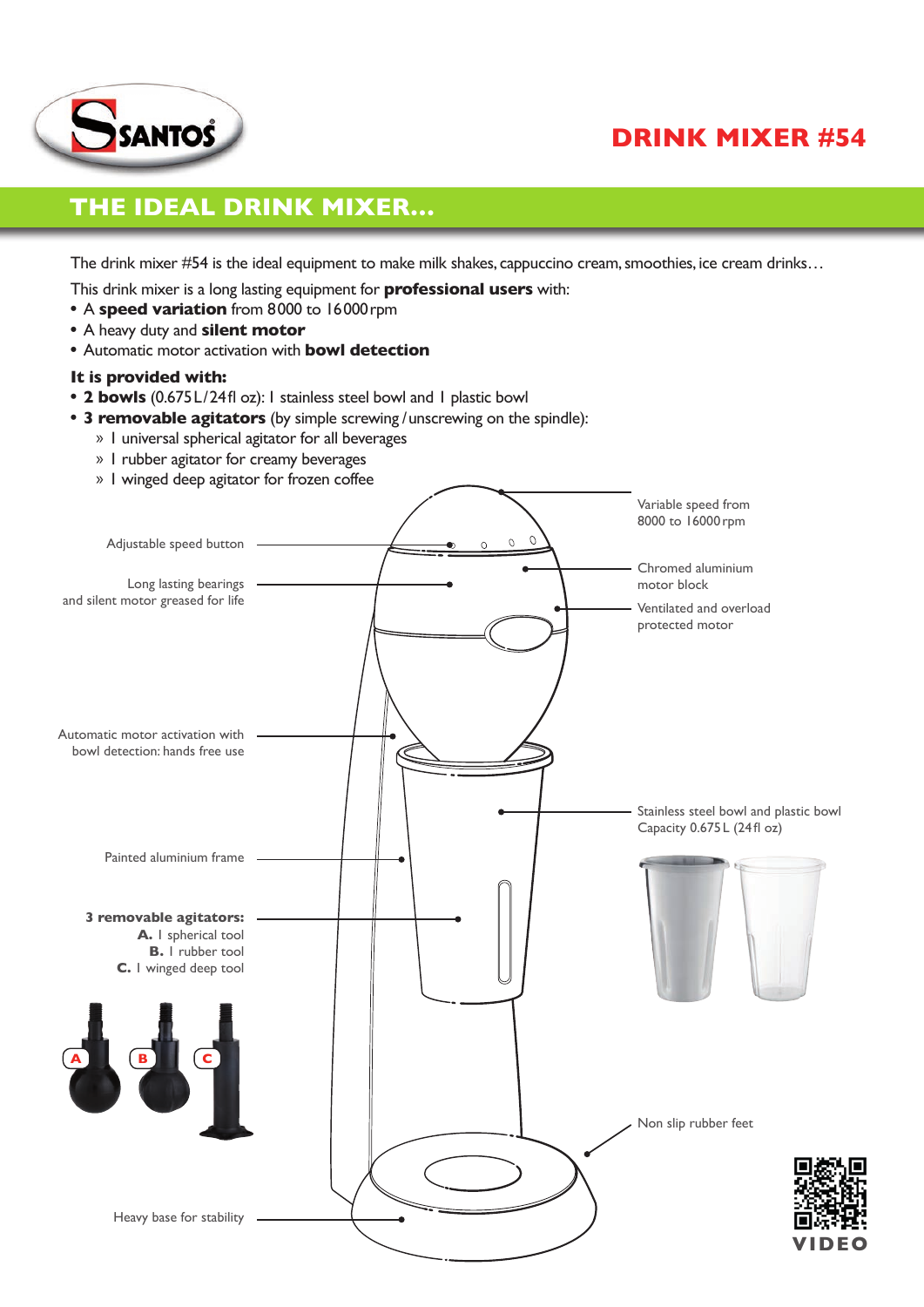# **Electric shaker**



## **Choose the blender suitable for you**

www.santos.fr





#### **Thanks to the wide range of Santos blenders, you can make all sorts of drinks, cocktails and soups.**

**#37:** blender for both hot and cold beverages **#62:** brushless blender for smoothies and iced drinks **#33:** small blender for cocktails and drinks **#54:** drink mixer for milkshakes and ice cream drinks

#### **Technical specifications**



#### **Motor**

Single phase: 100-120 V - 50 / 60Hz – 230 W – NSF, UL, CE 220- 240 V - 50 / 60Hz – 230 W – CE

Variable speed: 8000 to 16000rpm (50/ 60Hz)



#### **Weight**

Net: 6Kg (13.5'') Shipping: 6.5Kg (14.5'')



W: 182mm (7.5'')  $D: 186$  mm  $(7.5")$ H: 530mm (20'')



**APPLIANCE SHIPPING BOX** W: 215mm (8.5'')  $D: 244$  mm  $(9.6")$ H: 597mm (23.5'')

#### **Safety, standards, hygiene**

#### **In accordance with the following regulations:**

- Machinery directive 2006/ 42/ EC
- Electromagnetic compatibility 2004/ 108 /EC
- Low voltage directive 2006/95/ EC
- RoHS directive 2002/ 95/ EC
- Regulation 1935/2004/EC (contact with food)

#### **Harmonized European standards**

- EN ISO 12100-1 and 2: 2004 EN 60204-1: 2006
- EN 60335-2-64: 2004: Commercial electric kitchen machines
- CE Europe
- NSF (USA)
- UL (USA) & cUL (Canada)

#### **Electrical safety**

- All mechanical parts are ground (earth) connected.
- All equipment is perfectly controlled after assembly (special electrical testing bay).
- Overload safety.

#### **Thermal safety**

Motor protected by internal thermal detector and thermally disconnected from the body to protect user against heat.

#### **Acoustic safety**

The universal motor is particularly silent.

#### **Hygiene**

All removable parts can be put in a dishwasher or easily cleaned with hot soapy water (NSF approved).